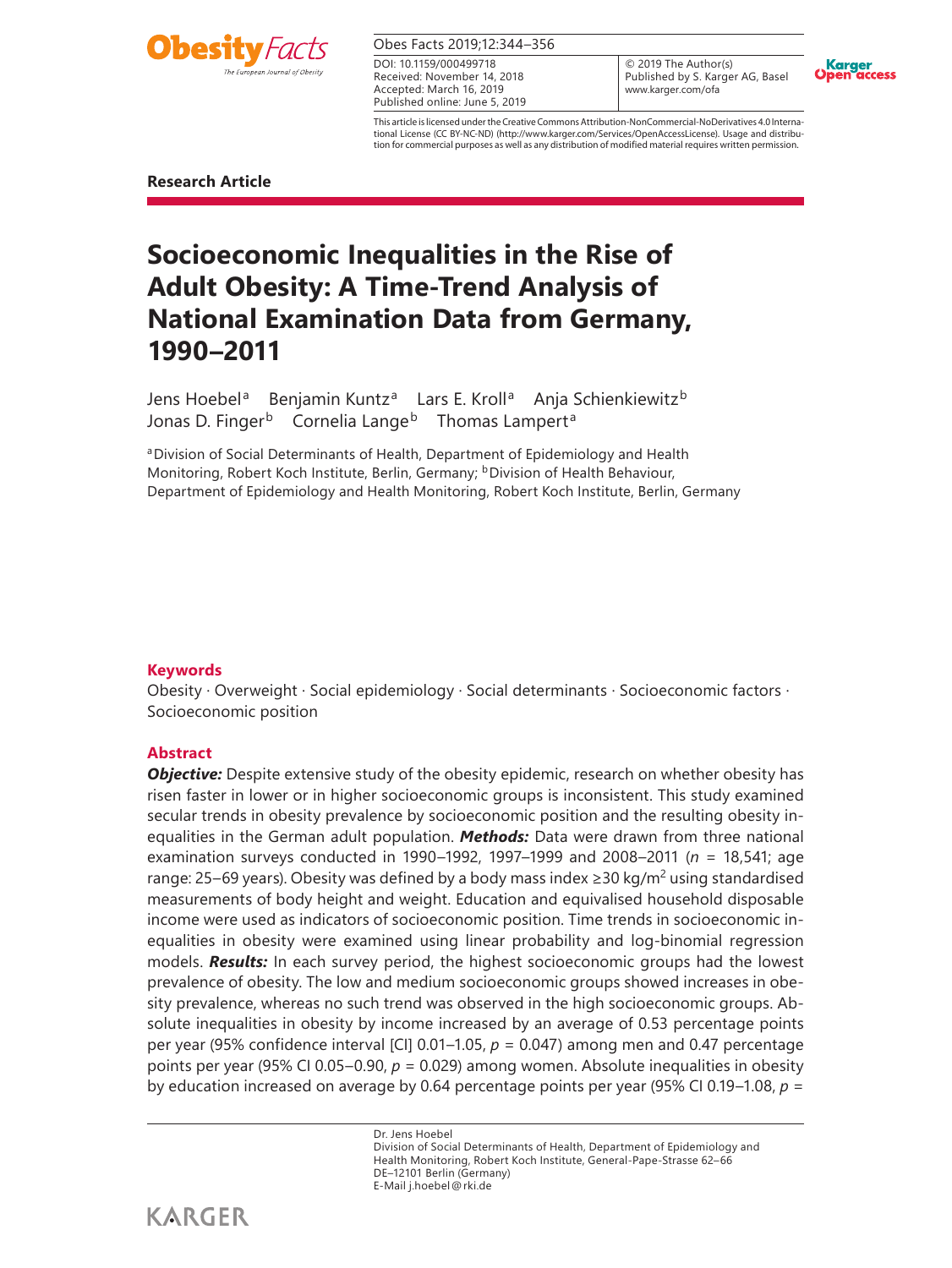

| Obes Facts 2019:12:344-356 |                                                                              |
|----------------------------|------------------------------------------------------------------------------|
| DOI: 10.1159/000499718     | © 2019 The Author(s). Published by S. Karger AG, Basel<br>www.karger.com/ofa |

0.005) among women but not among men (0.33 percentage points, 95% CI –0.27 to 0.92, *p* = 0.283). *Conclusions:* These findings suggest a widening obesity gap between the top and the bottom of the socioeconomic spectrum. This has the potential to have adverse consequences for population health and health inequalities in coming decades. Interventions that are effective in preventing and reducing obesity in socially disadvantaged groups are needed.

> © 2019 The Author(s) Published by S. Karger AG, Basel

## **Introduction**

Obesity is an independent risk factor for a variety of chronic diseases, including type 2 diabetes, cardiovascular diseases and certain cancers, and is associated with increased healthcare costs and premature death [1–7]. Worldwide, the prevalence of obesity has risen steadily over past decades [8, 9], and the World Health Organization has declared obesity a "global epidemic" [10]. In many populations, especially those in high-income countries, the distribution of obesity is unequal across the socioeconomic spectrum and follows an inverse social gradient: the lower the socioeconomic position, the higher the proportion of men and women who are obese [11–17]. This finding is of great importance for social epidemiology and public health, not least as obesity and its unequal social distribution contribute substantially to the social gradient in morbidity and mortality [18, 19]. Changes in the socioeconomic patterning of obesity can thus be an important driver for the future development of inequalities in health and longevity [18, 20].

Until the early 20th century, excessive body weight was widely regarded as a sign of affluence in Western societies, as only the rich could afford the food and leisure necessary to gain weight [21]. However, this has largely lost its validity given the increased access to abundant and energy-dense food for large segments of the population over the 20th century [22]. Today, medical sociologists argue that when a new health threat enters a population (such as the obesity epidemic), people in the upper socioeconomic strata are in a better position to protect themselves against it because they have the necessary resources [23]. These can include not only material resources (e.g. financial means to buy healthy foods or to pay rent in safe, physical-activity-friendly neighbourhoods) but also non-material resources, such as the ability to adopt knowledge about healthy nutrition or other weight control strategies. It can therefore be hypothesised that today's obesity epidemic may progress faster in lower than in higher socioeconomic groups. To date, however, studies have not yielded consistent results as to whether this is empirically the case [11, 13, 24–29].

Health surveys conducted regularly according to the same methodological standards allow monitoring of trends in obesity prevalence over time. Analysis of trends for different socioeconomic groups enables us to determine whether the gap in obesity between those at the top and those at the bottom of society has remained unchanged over decades, or whether it narrowed or widened during some periods. The findings of such analyses can provide clues to potential drivers of obesity inequalities, and are necessary to develop and evaluate public policies and prevention strategies, especially under "equity aspects" [13, 30]. Most available studies on trends in obesity inequalities were based on self-reported body weight and height [11, 13, 24, 31]. Objective measurement data, however, are considered a more reliable alternative, even though their collection is associated with considerably greater effort and costs [32, 33]. Recent international comparative studies on trends in obesity inequalities were mainly based on self-report data, and did not consider data from Germany, Europe's most populous country [11, 13]. The few available time-trend studies of socioeconomic inequal-

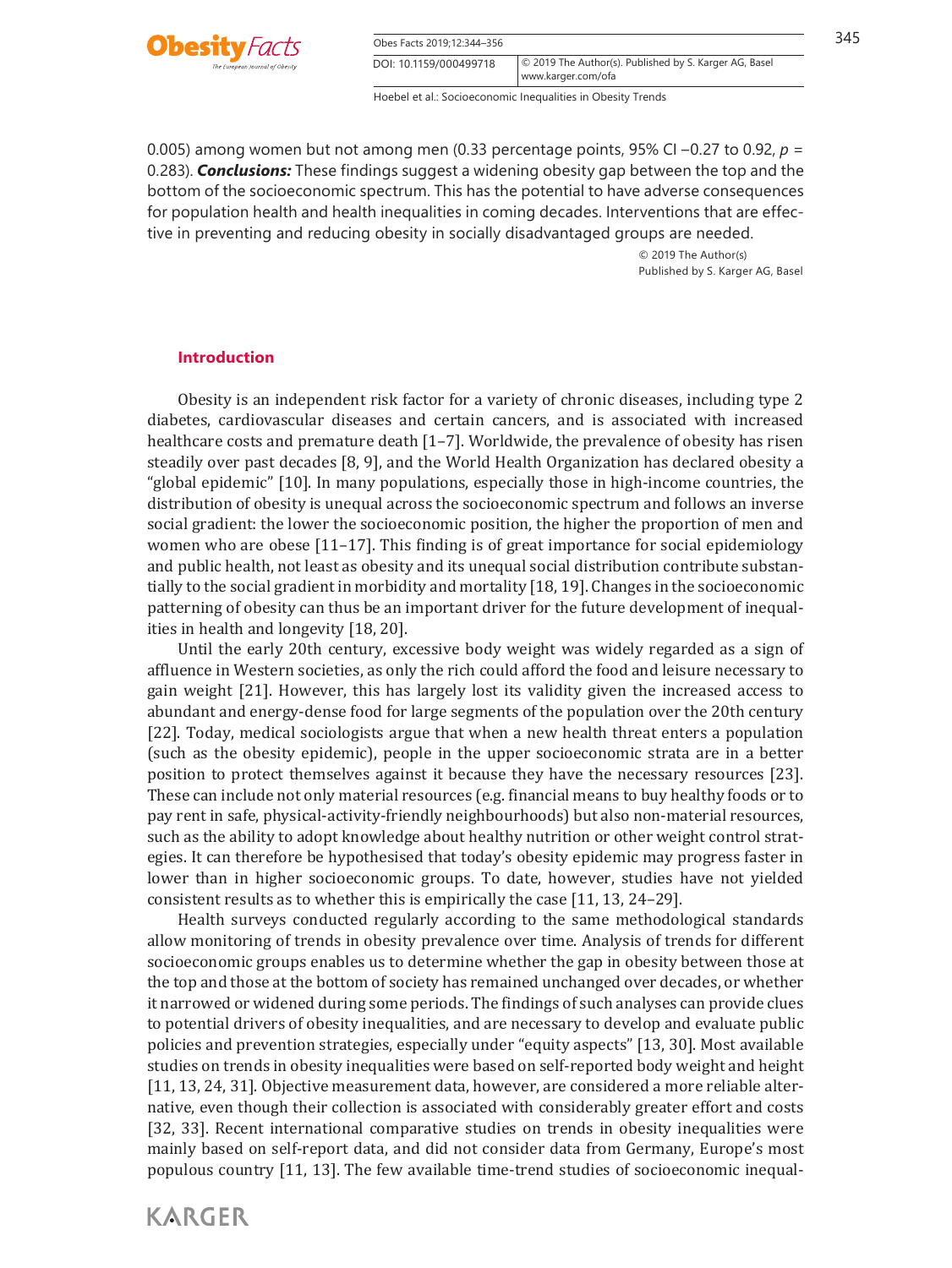

Obes Facts 2019;12:344–356 346

www.karger.com/ofa DOI: 10.1159/000499718 © 2019 The Author(s). Published by S. Karger AG, Basel

Hoebel et al.: Socioeconomic Inequalities in Obesity Trends

ities in obesity among German adults ended in the 1990s and considered relatively short time spans [34, 35]. In this context, the present study used standardised measurements from national health examination surveys to investigate secular trends in the socioeconomic patterning of obesity among men and women in Germany from 1990 to 2011.

## **Methods**

## *Study Design*

The time-trend analysis was based on three German national health examination surveys conducted in 1990–1992, 1997–1999 and 2008–2011 (*n* = 18,541; age range: 25–69 years). These surveys are part of the German health monitoring system administered by the Robert Koch Institute (RKI) on behalf of the German Federal Ministry of Health. In each survey, a twostage cluster sampling procedure was used to recruit a national sample of adults with permanent residence in Germany. In the first sampling stage, 120–180 municipalities were randomly selected from a list of all German municipalities, stratified by region and urbanisation. In the second stage, people with their principal residence in the sampled municipalities were randomly drawn from local population registers. Identified subjects were invited to temporary study centres located in the sampled municipalities. At these study centres, data were collected by physical examinations, collection of biological samples, personal interviews and self-administered questionnaires. Further information about sampling, response rates and data collection has been published elsewhere in more detail [36–39].

## *Measures*

The participants underwent physical examinations by trained healthcare personnel at the local study centres. The standardised examinations included anthropometric measurement of standing height (m) and body weight (kg). For the 18,541 participants, body mass index (BMI) was calculated as the ratio of weight to height squared (kg/m<sup>2</sup>). Adult obesity was defined as a BMI  $\geq$ 30 kg/m<sup>2</sup> according to World Health Organization recommendations [40].

Socioeconomic position was determined by participants' education and income. Using the International Standard Classification of Education (ISCED), the participants were assigned to three educational levels: low (ISCED level 1–2: primary or low secondary education), medium (ISCED level 3–4: upper secondary or post-secondary, non-tertiary education) and high (ISCED level 5–6: tertiary education). The ISCED classification considers both the highest school level completed and the highest professional qualification attained [41]. Income level was assessed by equivalised household disposable income (terciles), calculated by dividing the total disposable income of each participant's household by the square root of the number of household members [42]. Income equivalisation takes into account that the needs of a household (e.g. housing, electricity) do not increase proportionally with each additional household member because of the cost-saving effects that arise when multiple persons act as an economic unit.

## *Statistical Analysis*

**KARGER** 

Obesity prevalence was estimated for each survey period, stratified by sex, education and income. For each period and stratum, the prevalence was age standardised to the 2013 European Standard Population [43] to control for demographic changes and differences in age distribution between the groups. Time trends were examined with logistic regression models, regressing obesity on the time when the survey was conducted.

Socioeconomic inequalities in obesity were analysed using simple measures of group differences (prevalence difference [PD], prevalence ratio [PR]) and complex summary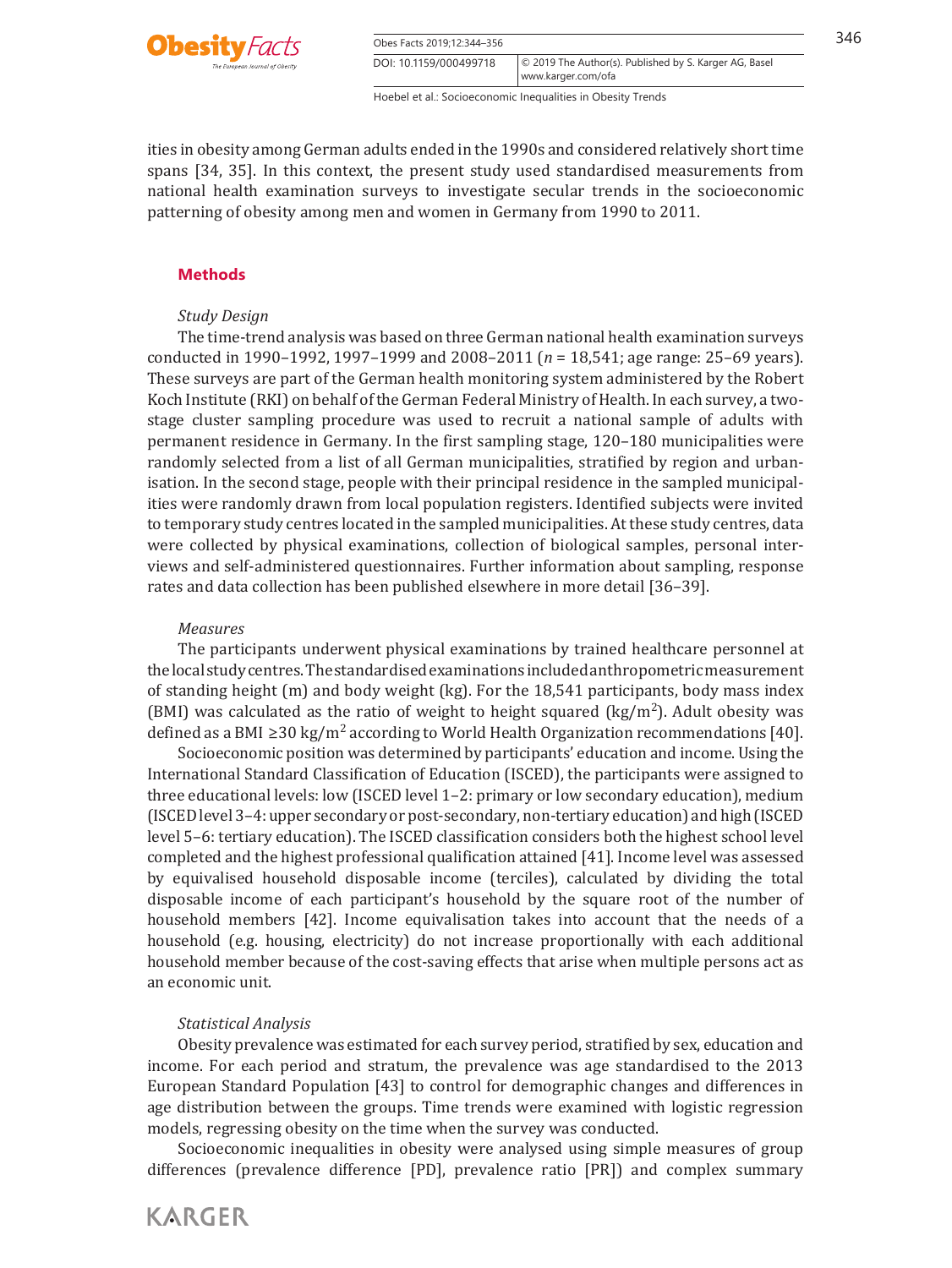

| Obes Facts 2019;12:344-356 |                                                                              | 347 |
|----------------------------|------------------------------------------------------------------------------|-----|
| DOI: 10.1159/000499718     | © 2019 The Author(s). Published by S. Karger AG, Basel<br>www.karger.com/ofa |     |

|                                    | 1990-1992<br>$(n = 7,410)$ | 1997-1999<br>$(n = 5,790)$ | 2008-2011<br>$(n = 5,341)$ |
|------------------------------------|----------------------------|----------------------------|----------------------------|
| Sex, $\% (n)$                      |                            |                            |                            |
| Male                               | 49.0 (3,608)               | 50.6 (2,820)               | 50.3 (2,524)               |
| Female                             | 51.0 (3,802)               | 49.4 (2,970)               | 49.7 (2,817)               |
| Age, years                         |                            |                            |                            |
| Range                              | $25 - 69$                  | $25 - 69$                  | $25 - 69$                  |
| Mean $\pm$ SD                      | $45.2 \pm 12.9$            | $45.3 \pm 12.6$            | $46.8 \pm 12.2$            |
| Education, $\%$ $(n)$              |                            |                            |                            |
| Low                                | 22.3 (1,481)               | 21.4 (840)                 | 16.1 (550)                 |
| Medium                             | 55.8 (4,158)               | 54.9 (3,232)               | 56.4 (2,843)               |
| High                               | 22.0 (1,770)               | 23.7 (1,572)               | 27.6 (1,915)               |
| Income tercile, $\%$ $(n)$         |                            |                            |                            |
| Low                                | 33.3 (2,615)               | 33.5 (1,939)               | 35.0 (1,763)               |
| Medium                             | 33.4 (2,448)               | 33.8 (1,999)               | 32.0 (1,721)               |
| High                               | 33.3 (2,318)               | 32.7 (1,852)               | 33.0 (1,857)               |
| Body mass index, kg/m <sup>2</sup> |                            |                            |                            |
| Mean $\pm$ SD                      | $26.6 \pm 4.6$             | $26.9 + 4.7$               | $27.0 \pm 5.1$             |

#### **Table 1.** Characteristics of the study population

%, weighted percentage (adjustment for non-response); *n*, unweighted number of observations; SD, standard deviation.

measures of inequality (slope index of inequality [SII], relative index of inequality [RII]). PDs and SIIs quantify the magnitude of absolute inequality, and PRs and RIIs represent the magnitude of relative inequality. Selective use of exclusively absolute or relative measures of inequality can lead to a biased assessment of increasing or decreasing health inequalities over time; thus it is recommended that both be considered when possible [44, 45].

The SII and RII are regression-based measures that consider the entire distribution of a socioeconomic variable and the size of the socioeconomic groups [44, 46]. Linear probability models were used to calculate the SII, whereas log-binomial models were used to compute the RII. Changes in the size of the socioeconomic groups over time were taken into account by computing "ridit" scores of the socioeconomic variables for each survey. Accordingly, ridit analysis [47] was used to convert the categorical education and income variables for each survey to reverse fractional rank variables ranging from 0 (most education or income) to 1 (least education or income). In this process, each socioeconomic group was given a score based on the midpoint of its range in the cumulative distribution in the population. These ridit scores were then entered into the regression models as independent variables [47, 48]. Since ridit scores of a socioeconomic variable reflect relative ranks in the socioeconomic distribution, they must be interpreted as a measure of relative socioeconomic position. The resulting SII (RII) indicates the rate difference (rate ratio) between people at the very bottom and those at the very top of the socioeconomic spectrum. Time trends in SII and RII were analysed by adding an interaction term between socioeconomic position (fractional rank variable) and year to the models, while adjusting for age, age × year, residential region (East vs. West Germany) and the main effects of socioeconomic position and year.

Weighting factors were used to account for unequal sampling probabilities and adjust the distribution of each sample by sex, age, education and region, to match official German population statistics. All analyses were performed using Stata version 14.2 (StataCorp LP, College Station, TX, USA) survey data commands, taking account of weighting and the cluster design.

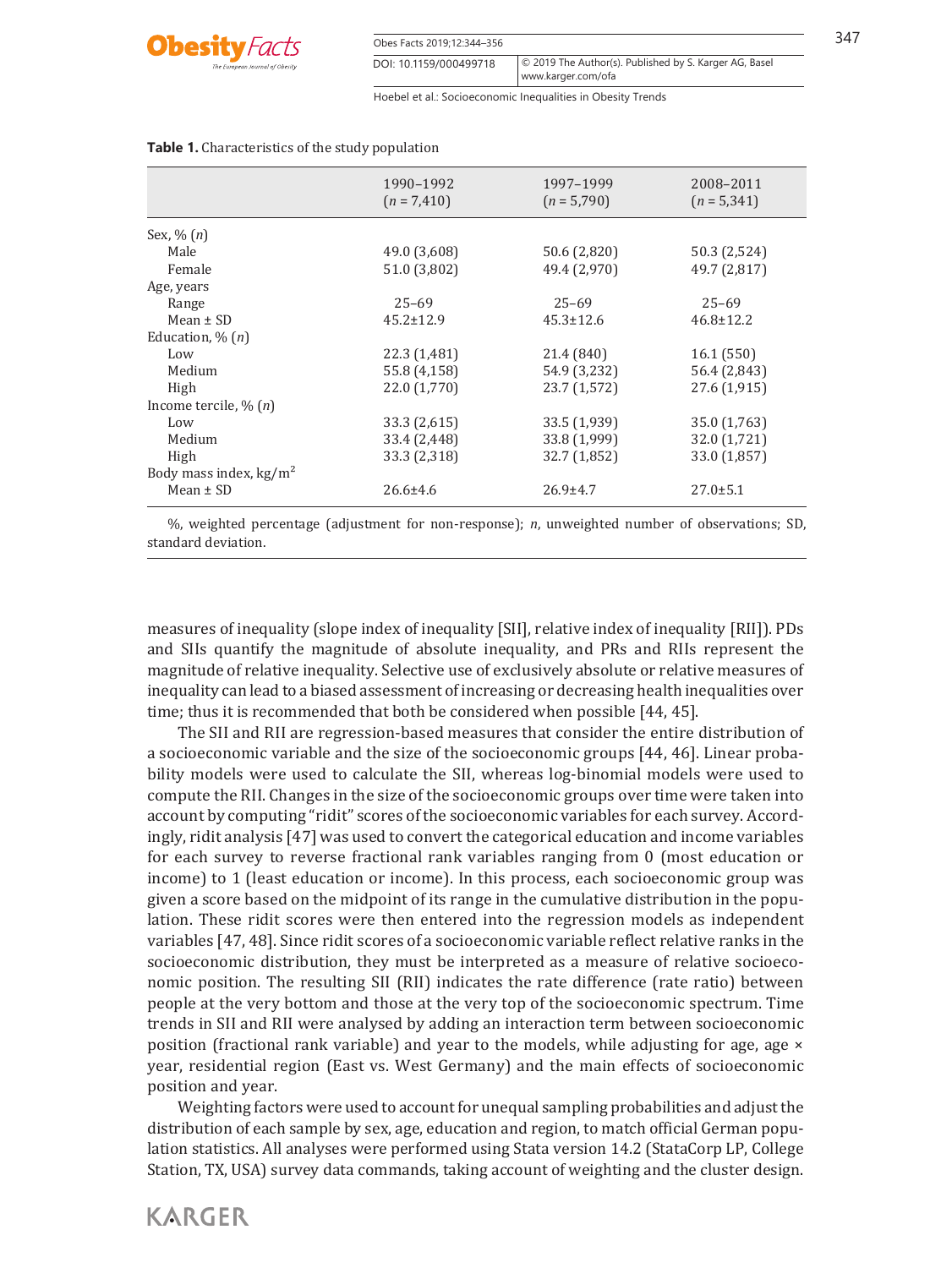

Obes Facts 2019;12:344–356 348 www.karger.com/ofa DOI: 10.1159/000499718 © 2019 The Author(s). Published by S. Karger AG, Basel

Hoebel et al.: Socioeconomic Inequalities in Obesity Trends

|           | 1990-1992,<br>$%^{a}$ (95% CI) | 1997-1999,<br>$%^{a}$ (95% CI) | 2008-2011,<br>$% ^a$ (95% CI) | <i>p</i> trend |
|-----------|--------------------------------|--------------------------------|-------------------------------|----------------|
| Men       |                                |                                |                               |                |
| Total     | 19.1 (17.4–20.9)               | $21.2(19.5 - 23.1)$            | 24.6 (22.2–27.1)              | < 0.001        |
| Education |                                |                                |                               |                |
| Low       | $22.8(18.3 - 28.0)$            | 23.2 (19.1-27.8)               | 29.4 (22.0-38.0)              | 0.163          |
| Medium    | 20.4 (18.4-22.7)               | 23.2 (20.8–25.8)               | $26.5(23.1-30.3)$             | 0.003          |
| High      | 14.8 (12.1-17.8)               | 16.8 (14.5-19.4)               | 18.7 (15.9-21.8)              | 0.061          |
| Income    |                                |                                |                               |                |
| Low       | 20.4 (17.5 - 23.6)             | 24.3 (21.2-27.8)               | 28.3 (24.4–32.6)              | 0.002          |
| Medium    | 21.4 (18.5-24.6)               | 23.4 (20.3-26.8)               | 27.6 (23.7-31.8)              | 0.015          |
| High      | $16.0$ (14.0-18.3)             | 16.6 (14.2-19.2)               | $17.6(14.5 - 21.3)$           | 0.436          |
| Women     |                                |                                |                               |                |
| Total     | 21.6 (19.9-23.3)               | $23.7(21.5-26.0)$              | 23.0 (20.9-25.3)              | 0.329          |
| Education |                                |                                |                               |                |
| Low       | 28.7 (25.7-31.8)               | 34.3 (29.5-39.5)               | 35.2 (28.9-41.9)              | 0.047          |
| Medium    | 19.5 (17.3-21.8)               | 21.8 (19.3-24.4)               | 23.2 (20.7-26.0)              | 0.035          |
| High      | 14.6 (11.2-18.7)               | $11.7(8.3-16.3)$               | $10.9(8.6 - 13.6)$            | 0.113          |
| Income    |                                |                                |                               |                |
| Low       | 27.2 (24.7-29.8)               | 29.5 (26.0-33.2)               | $30.1(26.5 - 34.1)$           | 0.206          |
| Medium    | 22.0 (19.6-24.5)               | 23.2 (20.1-26.6)               | $21.9(19.0-25.1)$             | 0.943          |
| High      | 13.7 (11.4-16.3)               | 17.9 (15.3-20.8)               | $15.0(12.5-18.0)$             | 0.584          |

| Table 2. Age-standardised prevalence of obesity among adults aged 25-69 years in Germany |  |
|------------------------------------------------------------------------------------------|--|
|------------------------------------------------------------------------------------------|--|

#### **Results**

Table 1 presents the characteristics of the study population. The mean age, mean BMI and share of people with a high educational level increased across the surveys. The crude prevalence of obesity increased from 19.7% (95% confidence interval [CI] 18.5–21.0) in 1990– 1992 to 21.7% (95% CI 20.1–23.4) in 1997–1999 and 23.7% (95% CI 22.1–25.4) in 2008– 2011 (*p* trend <0.001).

Table 2 shows the age-standardised prevalence of obesity and sex-specific trends over time for the different socioeconomic groups. In each survey period, obesity was least prevalent in the highest socioeconomic groups. Among men, the prevalence increased in the low and medium socioeconomic groups but remained largely constant in the high socioeconomic groups. This was especially evident with regard to income. Among women, the pattern of increasing obesity rates in low and medium socioeconomic groups was observed for education but not for income.

Table 3 presents the measures of absolute inequalities in obesity. From 1990–1992 to 2008–2011, the age-standardised PD between the lowest and the highest income tercile increased among men. This trend was also reflected in the SII. The linear probability models estimated that absolute income inequalities increased by an average of 0.53 percentage points per year (95% CI 0.01–1.05) in male obesity and by an average of 0.47 percentage points per year (95% CI 0.05–0.90) in female obesity in the period from 1990–1992 to 2008– 2011. With regard to education, the age-standardised PD between women with low and those with high education increased over the study period. The linear probability models revealed an average increase in absolute educational inequalities in female obesity by 0.64 percentage points per year (95% CI 0.19–1.08), a trend not evident among men (0.33 percentage points per year, 95% CI –0.27 to 0.92).

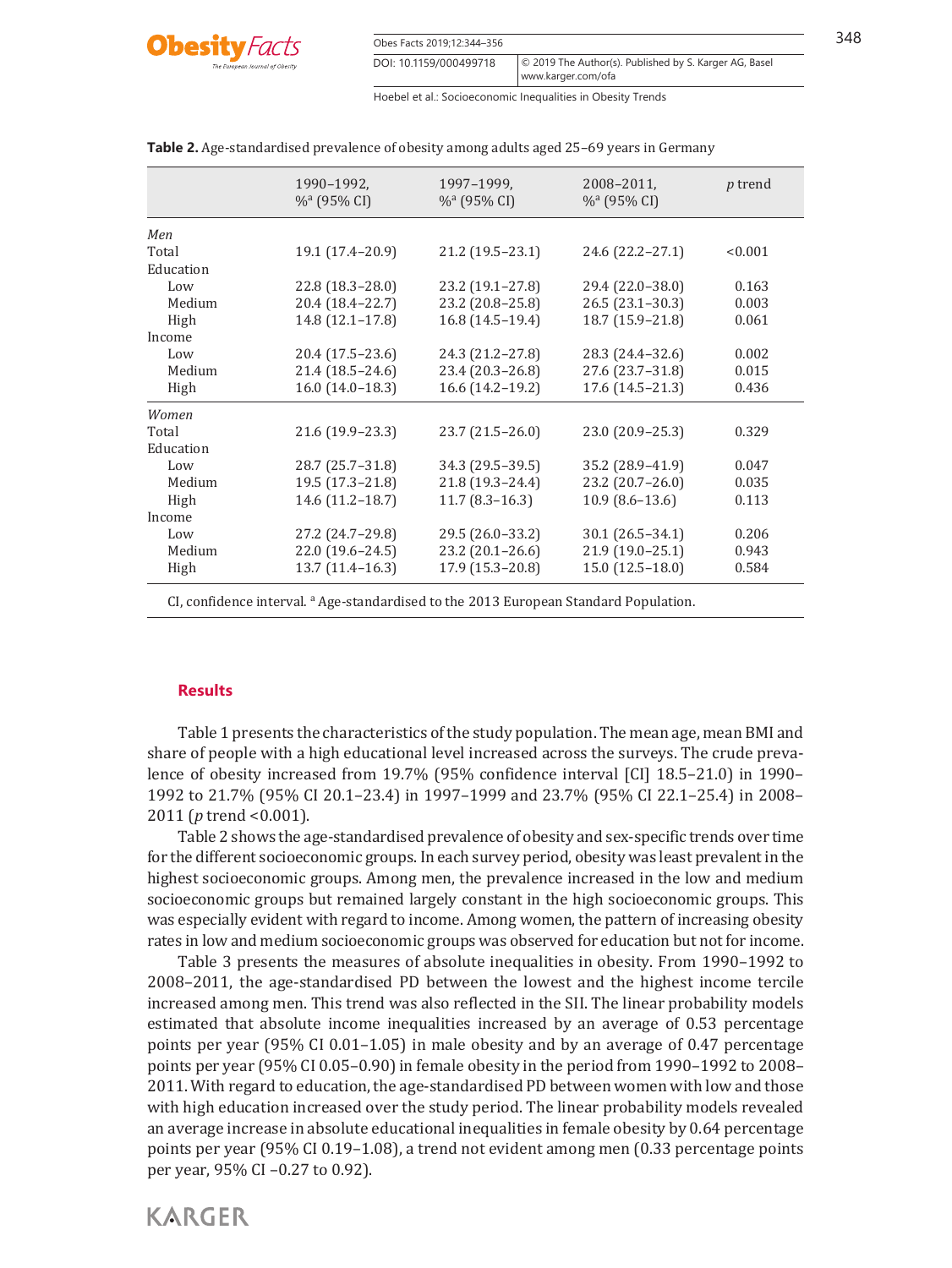

| Obes Facts 2019;12:344-356 |                                                                              | 349 |
|----------------------------|------------------------------------------------------------------------------|-----|
| DOI: 10.1159/000499718     | © 2019 The Author(s). Published by S. Karger AG, Basel<br>www.karger.com/ofa |     |
|                            | Hoebel et al.: Socioeconomic Inequalities in Obesity Trends                  |     |

1990–1992 1997–1999 2008–2011 *p* trend *Men* Education PDa (95% CI) Low education  $8.0 (2.1-14.0)$   $6.3 (1.3-11.4)$   $10.7 (1.7-19.7)$   $0.643$ <br>Medium education  $5.7 (2.3-9.0)$   $6.4 (3.3-9.5)$   $7.9 (3.4-12.4)$   $0.421$ Medium education  $5.7 (2.3-9.0)$   $6.4 (3.3-9.5)$   $7.9$ <br>High education (Ref.)  $0.0$   $0.0$   $0.0$ High education (Ref.)  $0.0$  0.0 0.0 0.0<br>SII<sup>b</sup> (95% CI) 0.11 (0.05–0.18) 0.10 (0.04–0.16) 0.17 (0.08–0.26)  $0.10 (0.04 - 0.16)$   $0.17 (0.08 - 0.26)$  0.283 Income PDa (95% CI) Low income  $4.3 \times (0.7 - 8.0)$   $7.8 \times (3.7 - 11.9)$   $10.7 \times (5.7 - 15.7)$   $0.046$ Medium income 5.3 (1.9–8.8) 6.9 (2.8–10.9) 10.0 (4.6–15.3) 0.152<br>High income (Ref.) 0.0 0.0 0.0 0.0 High income (Ref.)  $0.0$   $0.0$   $0.0$   $0.0$   $0.0$   $0.0$   $0.0$   $0.03 - 0.16$   $0.08 - 0.24$  $0.07 (0.01 - 0.12)$   $0.10 (0.03 - 0.16)$   $0.16 (0.08 - 0.24)$  0.047 *Women* Education PDa (95% CI) Low education 14.1 (9.4–18.8) 22.6 (16.0–29.3) 24.3 (17.4–31.2) 0.012<br>Medium education 4.9 (0.8–9.1) 10.1 (6.0–14.2) 12.4 (8.7–16.0) 0.009 Medium education  $4.9 (0.8-9.1)$   $10.1 (6.0-14.2)$  12.4<br>High education (Ref.)  $0.0$  0.00 High education (Ref.)  $0.0$  0.0 0.0 0.0<br>SII<sup>b</sup> (95% CI) 0.18 (0.14–0.23) 0.27 (0.20–0.34) 0.30 (0.23–0.36)  $0.27 (0.20-0.34)$   $0.30 (0.23-0.36)$  0.005 Income PD<sup>a</sup> (95% CI) Low income 13.5 (10.4–16.7) 11.6 (7.8–15.4) 15.1 (10.5–19.7) 0.531<br>Medium income 8.3 (5.1–11.5) 5.3 (1.3–9.4) 6.9 (3.0–10.8) 0.643  $\begin{array}{ll}\n 8.3 \,(5.1-11.5) \\
0.0 \quad 0.0\n \end{array}$   $\begin{array}{ll}\n 5.3 \,(1.3-9.4) \\
0.0 \quad 0.0\n \end{array}$ High income (Ref.)  $0.0$   $0.0$   $0.0$   $0.0$   $0.0$   $0.0$   $0.0$   $0.0$   $0.0$   $0.0$   $0.0$   $0.0$   $0.0$   $0.0$   $0.0$   $0.0$   $0.0$   $0.0$   $0.0$   $0.0$   $0.0$   $0.0$   $0.0$   $0.0$   $0.0$   $0.0$   $0.0$   $0.0$   $0.0$   $0.0$   $0.0$   $0.0$   $0.0$   $0.0$  $0.14 (0.10 - 0.18)$   $0.16 (0.11 - 0.22)$   $0.23 (0.16 - 0.29)$  0.029

**Table 3.** Absolute inequalities in obesity by education and income among adults aged 25–69 years in Germany

PD, prevalence difference (in percentage points); SII, slope index of inequality; CI, confidence interval; Ref., reference group. <sup>a</sup> Age-standardised to the 2013 European Standard Population. <sup>b</sup> Adjusted for age and residential region.

Table 4 provides the measures of relative inequalities in obesity. On the relative scale, inequalities in obesity existed across all survey periods. For males, the relative inequalities in obesity did not change substantially over time, but the PR of obesity among women with low versus those with high education increased from 1.97 in 1990–1992 to 3.23 in 2008– 2011.

## **Discussion**

To our knowledge, this is the first study to examine socioeconomic inequalities in the obesity epidemic among Germany's adult population over a period of two decades since German reunification. The examination data from three national health surveys showed rising obesity rates in the low and middle socioeconomic groups, whereas no such trend was evident in the upper socioeconomic strata. The absolute gap in obesity between the top and the bottom of the socioeconomic spectrum widened between 1990 and 2011, particularly with rising obesity rates among men with a lower income and women with a lower education level. These findings indicate that the adult obesity epidemic in Germany has largely been restricted to the middle and lower end of the socioeconomic spectrum.

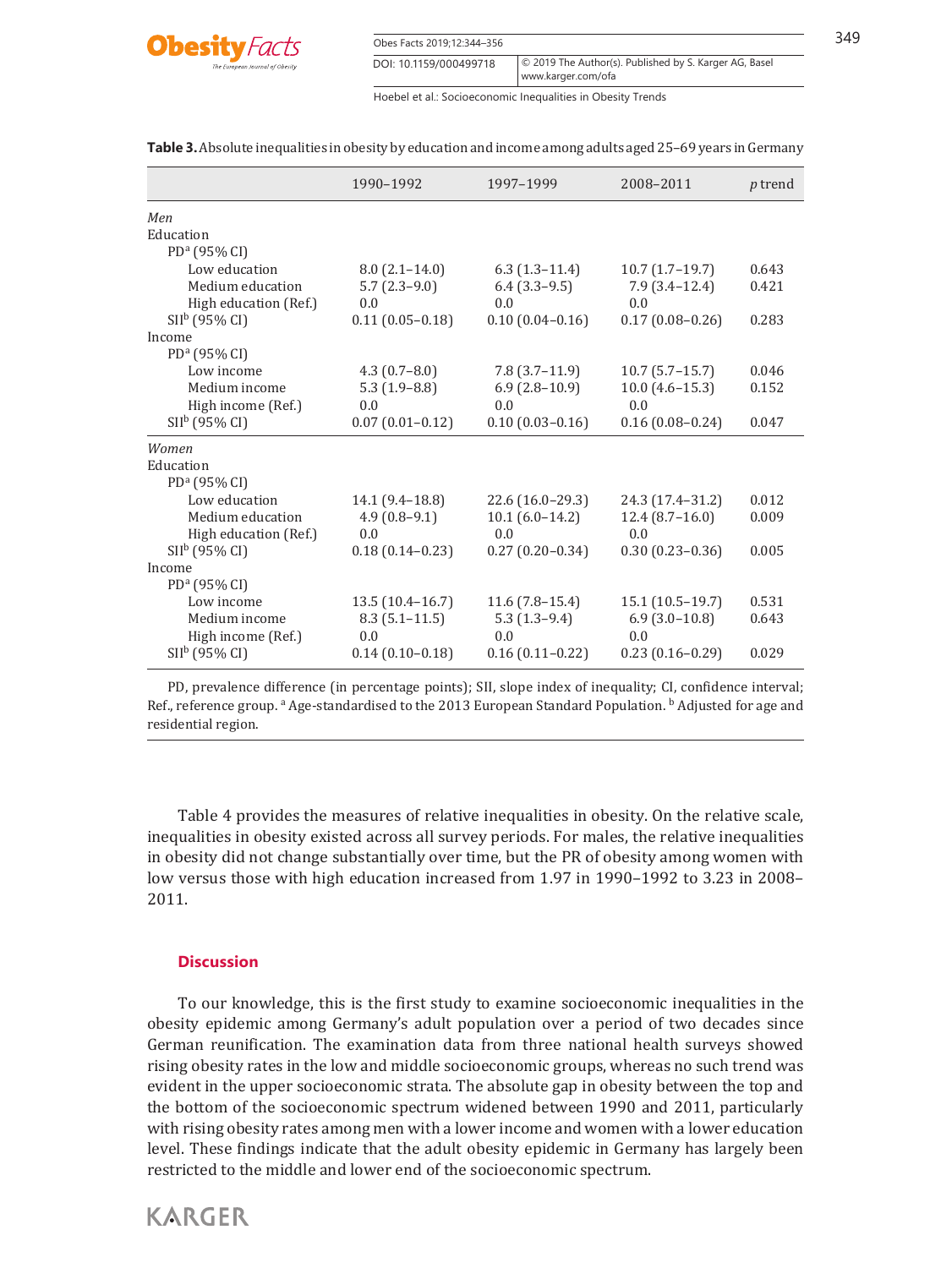

| Obes Facts 2019:12:344-356 |                                                                              | 350 |
|----------------------------|------------------------------------------------------------------------------|-----|
| DOI: 10.1159/000499718     | © 2019 The Author(s). Published by S. Karger AG, Basel<br>www.karger.com/ofa |     |

|                           | 1990-1992           | 1997-1999           | 2008-2011           | <i>p</i> trend |
|---------------------------|---------------------|---------------------|---------------------|----------------|
| Men                       |                     |                     |                     |                |
| Education                 |                     |                     |                     |                |
| PR <sup>a</sup> (95% CI)  |                     |                     |                     |                |
| Low education             | $1.54(1.14 - 2.10)$ | $1.38(1.08-1.75)$   | $1.57(1.12 - 2.21)$ | 0.888          |
| Medium education          | $1.38(1.13 - 1.70)$ | $1.38(1.17-1.62)$   | $1.42(1.16 - 1.74)$ | 0.808          |
| High education (Ref.)     | 1.00                | 1.00                | 1.00                |                |
| RII <sup>b</sup> (95% CI) | $1.79(1.26 - 2.55)$ | $1.49(1.13 - 1.97)$ | $1.85(1.29 - 2.64)$ | 0.788          |
| Income                    |                     |                     |                     |                |
| PR <sup>a</sup> (95% CI)  |                     |                     |                     |                |
| Low income                | $1.27(1.04-1.55)$   | $1.47(1.20-1.80)$   | $1.61(1.28-2.02)$   | 0.137          |
| Medium income             | $1.33(1.11 - 1.60)$ | $1.41(1.16 - 1.73)$ | $1.57(1.23 - 2.00)$ | 0.302          |
| High income (Ref.)        | 1.00                | 1.00                | 1.00                |                |
| RII <sup>b</sup> (95% CI) | $1.40(1.06 - 1.85)$ | $1.68(1.27 - 2.22)$ | $1.77(1.30 - 2.41)$ | 0.294          |
| Women                     |                     |                     |                     |                |
| Education                 |                     |                     |                     |                |
| PR <sup>a</sup> (95% CI)  |                     |                     |                     |                |
| Low education             | $1.97(1.50 - 2.59)$ | 2.94 (2.01-4.29)    | 3.23 (2.42–4.32)    | 0.014          |
| Medium education          | $1.34(1.02 - 1.75)$ | $1.86(1.34 - 2.58)$ | $2.14(1.65 - 2.76)$ | 0.019          |
| High education (Ref.)     | 1.00                | 1.00                | 1.00                |                |
| RII <sup>b</sup> (95% CI) | $2.62$ (1.94-3.53)  | $3.35(2.31 - 4.87)$ | $4.02$ (2.92-5.55)  | 0.060          |
| Income                    |                     |                     |                     |                |
| PR <sup>a</sup> (95% CI)  |                     |                     |                     |                |
| Low income                | $1.99(1.66 - 2.39)$ | $1.65(1.40-1.95)$   | $2.01(1.61 - 2.49)$ | 0.803          |
| Medium income             | $1.61(1.32-1.95)$   | $1.30(1.07-1.58)$   | $1.46(1.17-1.81)$   | 0.609          |
| High income (Ref.)        | 1.00                | 1.00                | 1.00                |                |
| $RIIb$ (95% CI)           | $2.18(1.74 - 2.73)$ | 1.91 (1.50-2.44)    | $2.75(2.05-3.71)$   | 0.185          |

**Table 4.** Relative inequalities in obesity by education and income among adults aged 25–69 years in Germany

PR, prevalence ratio; RII, relative index of inequality; CI, confidence interval; Ref., reference group. <br><sup>a</sup> Age-standardised to the 2013 European Standard Population. <sup>b</sup> Adjusted for age and residential region.

#### *Comparisons with Previous Research*

Our results support previous findings from several European countries that absolute socioeconomic inequalities in obesity have widened over the past decades, while relative obesity inequalities have largely persisted [13, 24, 25, 49]. Moreover, empirical results suggesting the obesity epidemic has progressed faster in lower socioeconomic groups have been reported for countries neighbouring Germany, such as Austria, Switzerland and France [24, 31, 50]. There is, however, also evidence from Europe and other high-income countries to suggest that obesity has risen equally across the socioeconomic spectrum or even more strongly in higher socioeconomic groups, concomitant with constant or narrowing relative obesity inequalities over time [11, 26–28, 51, 52]. Data from the US national health examination surveys revealed that over the course of three decades since the 1970s, obesity increased at all educational and income levels, and that, typically, it was not the most deprived who experienced the largest gains [26, 52]. Our findings and those from previous studies demonstrate that the socioeconomic patterning of adult obesity is a dynamic phenomenon, and that these dynamics vary across time and space. The present findings contribute to filling the research gap for Germany in that this study was the first to examine time trends in socioeconomic obesity inequalities since German reunification beyond the turn of the millennium. Previous German trend studies on socioeconomic obesity inequalities ended in the 1990s and covered much shorter periods of less than a decade [34, 35]. This may also be one reason why no marked changes in socioeconomic obesity inequalities were found in the

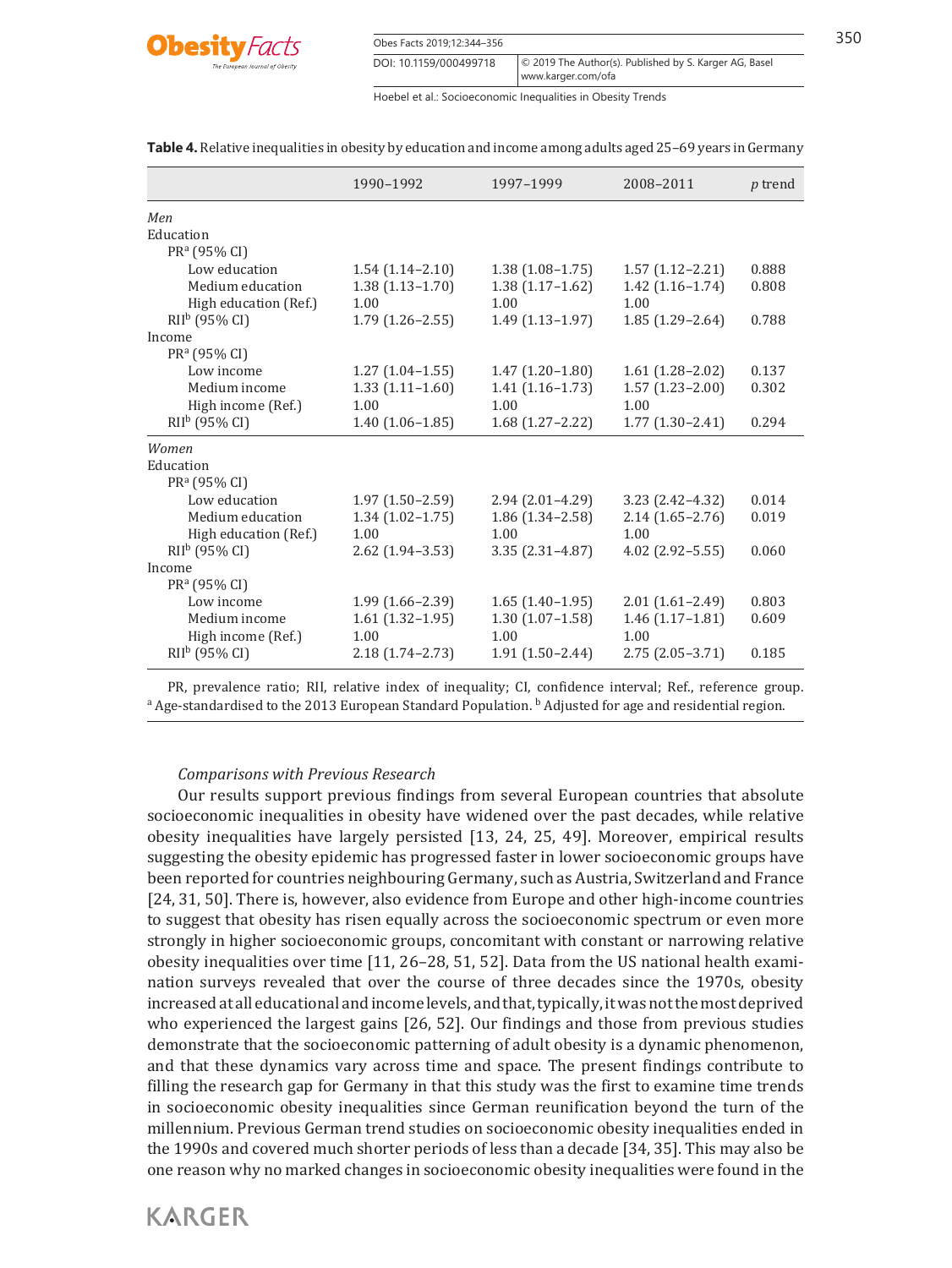



www.karger.com/ofa DOI: 10.1159/000499718 © 2019 The Author(s). Published by S. Karger AG, Basel

Hoebel et al.: Socioeconomic Inequalities in Obesity Trends

previous studies. Moreover, the previous studies considered only education as a measure of socioeconomic position. As our findings show, educational and income inequalities in obesity do not necessarily correspond in their trends over time. The consideration of both socioeconomic position dimensions thus provides a more comprehensive picture of the phenomenon under study.

It has been argued that the reasons for a larger increase in obesity among lower socioeconomic groups must be that these groups are either more exposed to obesogenic factors or more vulnerable to their effects [13]. With regard to exposure, research from Germany suggests that people who are socioeconomically deprived live in neighbourhoods with greater access to fast-food outlets [53]. Similar findings have been reported from Canada, the UK or Australia [54–57]. Residents in deprived areas are therefore more likely to have obesogenic dietary intakes than those in advantaged areas [58]. However, there is conflicting evidence and some controversy regarding whether people with a low socioeconomic position have poorer diets and are more obese because they live in more obesogenic environments [59, 60]. For Germany, there is evidence from the city of Kiel to suggest that a higher neighbourhood-level density of stores selling energy-dense food (e.g. fast-food restaurants, takeaways) is associated with a higher individual BMI among adolescent residents, although with a relatively small effect size [61]. A study from Berlin found a higher district-level density of fast-food restaurants to be associated with overweight and obesity in preschool children [62]; however, the association was not very robust and the Berlin districts are relatively large spatial units. Research is still needed on the effects of environmental characteristics on adult weight status in Germany and how these contribute to trends in socioeconomic obesity inequalities. Assuming that obesogenic effects of environmental factors do exist, one can suppose that socially disadvantaged people may have the least access to resources required to cope with and protect themselves against the threats of an obesogenic environment, which is likely to make them more prone to its effects. These resources include not only money to afford healthy foods, but also nonmaterial resources such as cultural capital, health literacy and food literacy [63–65].

In addition to food supply and diet, physical activity is an important part of the energy expenditure-weight equation. Over recent decades, leisure-time physical exercise has increased among adults in Germany [36], but only in higher socioeconomic groups [66]. This might have contributed to preventing obesity in these segments of the population. Environmental factors may again play an important role, as residents in deprived neighbourhoods face more environmental barriers to being physically active [67]. Furthermore, healthy eating and leisure-time physical activity can both be considered behavioural expressions of a cultural habitus that is today typical for high socioeconomic groups, and may increasingly be practiced by socially advantaged people to distinguish themselves from lower socioeconomic groups [63, 68].

## *Strengths and Limitations*

**KARGER** 

The present analysis was based on large national samples, which enabled separate analyses for men and women. The sample design and weighting factors used to adjust for nonresponse make it possible to draw conclusions for Germany's population aged 25–69 years from our results. The use of internationally established methods, such as the ISCED, European Standard Population, SII and RII, will also allow our results to be used for cross-country comparisons or future meta-analyses. The BMI was obtained from standardised anthropometric measurements, which have the advantage over self-reported height and weight in that they are more reliable and less prone to information bias [32, 33].

Despite these strengths, this study has some limitations worth mentioning. Generally, causality between socioeconomic position and obesity cannot be inferred, because of the observational and cross-sectional nature of the data; evidence suggests the relationship is likely to be bidirectional [69]. Further, even though BMI has a high sensitivity to predict high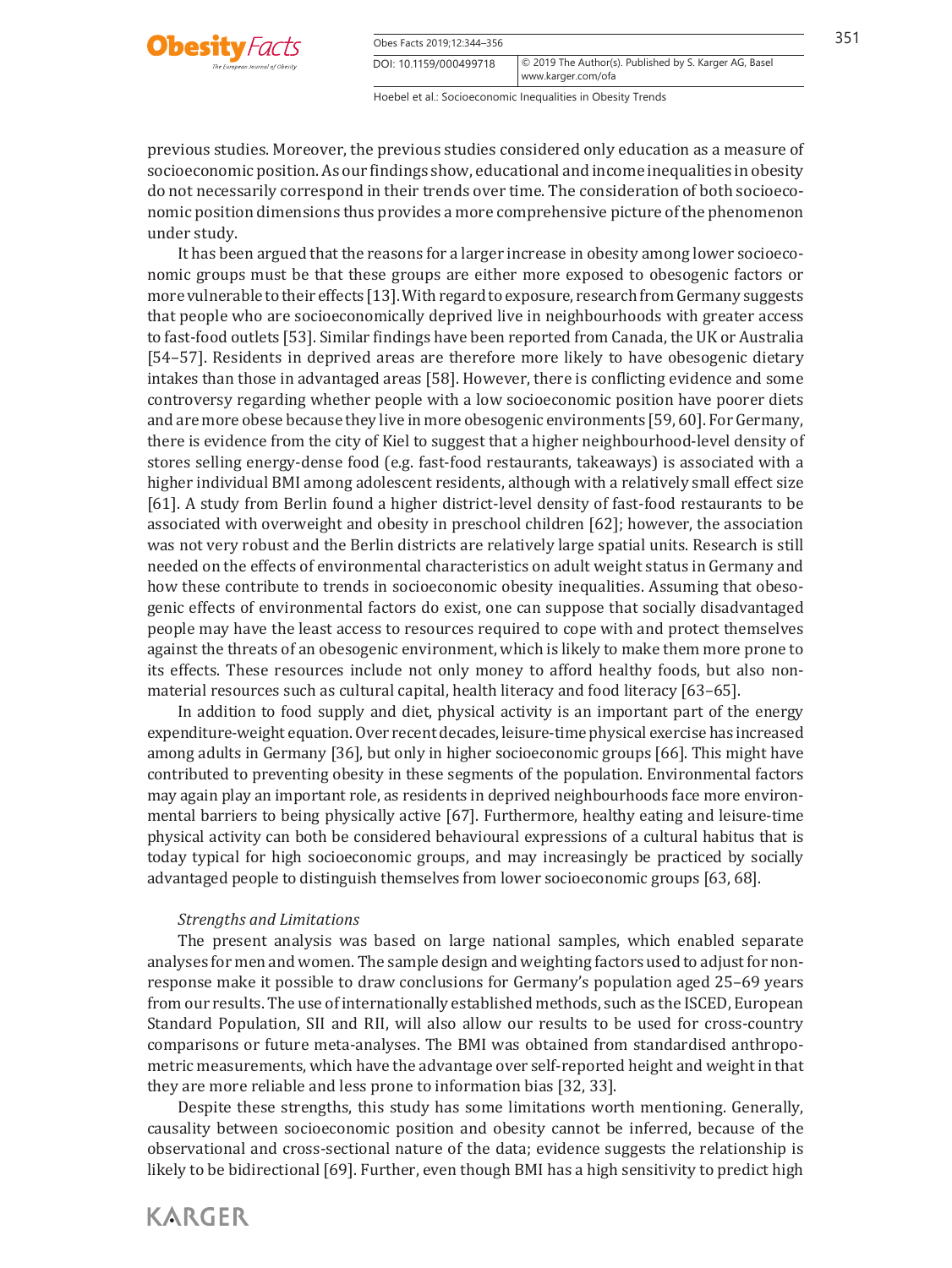

Obes Facts 2019;12:344–356 352

www.karger.com/ofa DOI: 10.1159/000499718 © 2019 The Author(s). Published by S. Karger AG, Basel

Hoebel et al.: Socioeconomic Inequalities in Obesity Trends

fat mass and is probably the most important measure of relative adipose tissue in population studies and clinical practice, it may provide misleading information about body fat content owing to relatively poor specificity for this phenotype [70, 71]. Moreover, the present study only considered general obesity status and not obesity severity. A recent US study indicated that trends in obesity inequalities can be stronger for obesity severity than for general obesity status [72]. However, this question was beyond the scope of our analysis. In addition, the question of whether obesity trends followed a non-linear rather than a linear pattern was beyond the scope of this study. As in many previous trend studies [13, 31, 73–75], we assumed linear trends. Future studies, preferably those with a data series of more than three data points [49, 76], could assess whether this assumption holds true.

## *Implications for Policy and Practice*

Our findings highlight the need for policies and interventions that are effective in preventing and reducing obesity, especially in lower socioeconomic groups. Recently, Bambra et al. [77] systematically reviewed the evidence on the effectiveness of interventions to reduce socioeconomic inequalities in obesity. Their results showed that individual-level health education interventions had little long-term effect on weight outcomes in high or in low socioeconomic groups. The impact of such interventions on socioeconomic inequalities in obesity is therefore likely to be small and short-lived. For community-level interventions, those authors found evidence that community-based group interventions for adults, such as diet clubs or behavioural programmes, had short-term but no longer-term effects on weight loss in low socioeconomic groups or equally across socioeconomic groups. However, when started at younger ages, school-based nutrition and physical activity education programmes combined with exercise sessions can be effective in the longer term in lower socioeconomic groups. Only a few studies had evaluated more upstream interventions at the societal level. As emphasised by Bambra et al. [77], this does not provide evidence for a lack of effectiveness, but rather a lack of evaluation evidence for this type of intervention. Therefore, they pointed to a need for more scientific evaluations of the effects of interventions in reducing socioeconomic inequalities in obesity, particularly in terms of society-level interventions (e.g. taxes on high-fat foods or bans on fast-food advertising). A recent systematic review suggested that a tax on sugar-sweetened beverages will deliver similar population weight benefits across socioeconomic groups or greater benefits for lower socioeconomic groups [78]. This is generally supported by another review that found evidence for upstream interventions (e.g. tax-related fiscal measures) to have neutral or positive impacts on inequalities in anthropometric outcomes [79]. Nonetheless, more evaluation research is needed to better understand which upstream interventions work across the entire socioeconomic spectrum and especially in lower socioeconomic groups. Recent policy implementations in some countries, such as a sugar tax on soft drinks, should be monitored scientifically to gain more detailed knowledge about their effects at the population level and in population subgroups. In the sense of natural experiments, for instance, trends in countries with policy implementation could be compared with trends in other, similar countries without such policy as control groups. In this respect, our study underlines once again that obesity trends should be examined not only at the wholepopulation level, but also in different socioeconomic groups.

## **Conclusions**

**KARGER** 

The findings of this study indicate that obesity has reached epidemic proportions in groups at the middle and bottom of the socioeconomic spectrum of Germany's adult population. This has the potential to have far-reaching consequences for population health and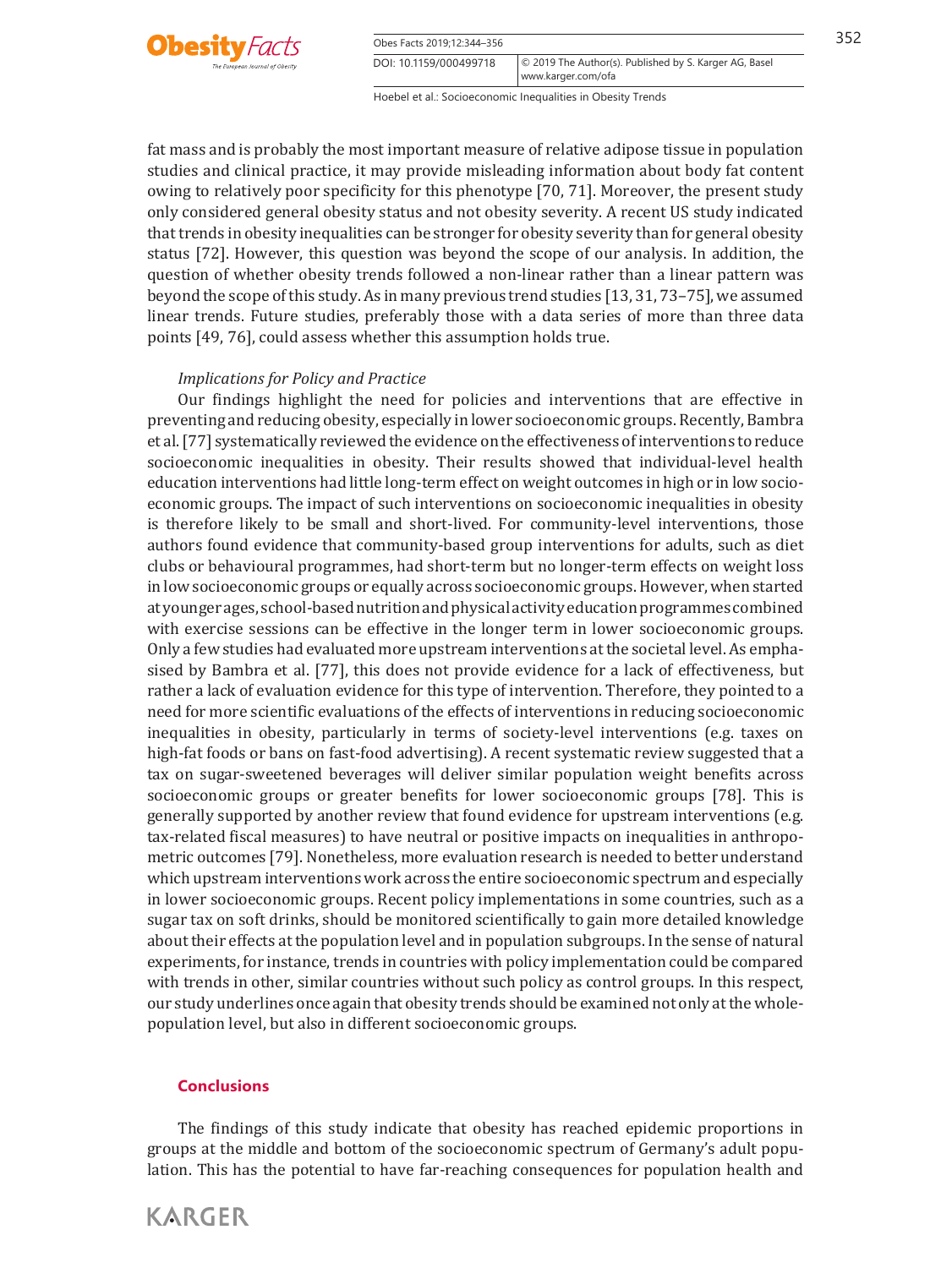

| Obes Facts 2019;12:344-356 |                                                        | 353 |
|----------------------------|--------------------------------------------------------|-----|
| DOI: 10.1159/000499718     | © 2019 The Author(s). Published by S. Karger AG, Basel |     |
|                            | www.karger.com/ofa                                     |     |

health inequalities in Europe's most populous country, especially as obesity is a leading cause of morbidity and mortality and an important contributor to the social gradient in health. Further research is needed to better understand tangible drivers of the obesity epidemic and to empirically explain why obesity tends to rise faster among relatively disadvantaged groups in Germany. Cross-country comparative studies and natural experiments might be helpful in order to make further progress in this field. The findings may contribute to developing policies and interventions that are effective in preventing and reducing obesity in relevant population subgroups, which is essential to counteract the possible public health consequences of the socially unequal rise in obesity prevalence.

## **Acknowledgements**

The authors would like to thank the study participants and all employees of the RKI who helped conduct the surveys. Special thanks are due to Lisa Bührmann and Julia Rehling for their thorough support in the search of literature. We also thank Audrey Holmes for editing a draft of this manuscript.

# **Statement of Ethics**

The 2008–2011 survey was approved by the local ethics committee at Charité – Universitätsmedizin Berlin (application No. EA2/047/08). The 1997–1999 and 2008–2011 surveys conform to the principles of the Helsinki Declaration. All participants were informed about the study objectives and data protection. The participants in the 1997–1999 and 2008–2011 surveys provided written informed consent prior to participation. The surveys were conducted according to the guidelines of the Federal and State Commissioners for Data Protection.

## **Disclosure Statement**

The authors note no conflicts of interest.

## **Funding Sources**

This work was supported by the RKI and the German Federal Ministry of Health (BMG).

# **Author Contributions**

**KARGER** 

J.H. reviewed the literature, performed the statistical analyses and drafted the first version of the manuscript. L.E.K. contributed to the statistical analysis. J.D.F., B.K., A.S. and C.L. reviewed the manuscript critically. T.L. supervised the study and reviewed the manuscript critically. All authors contributed to interpretation of findings, and reviewed, edited and approved the final manuscript.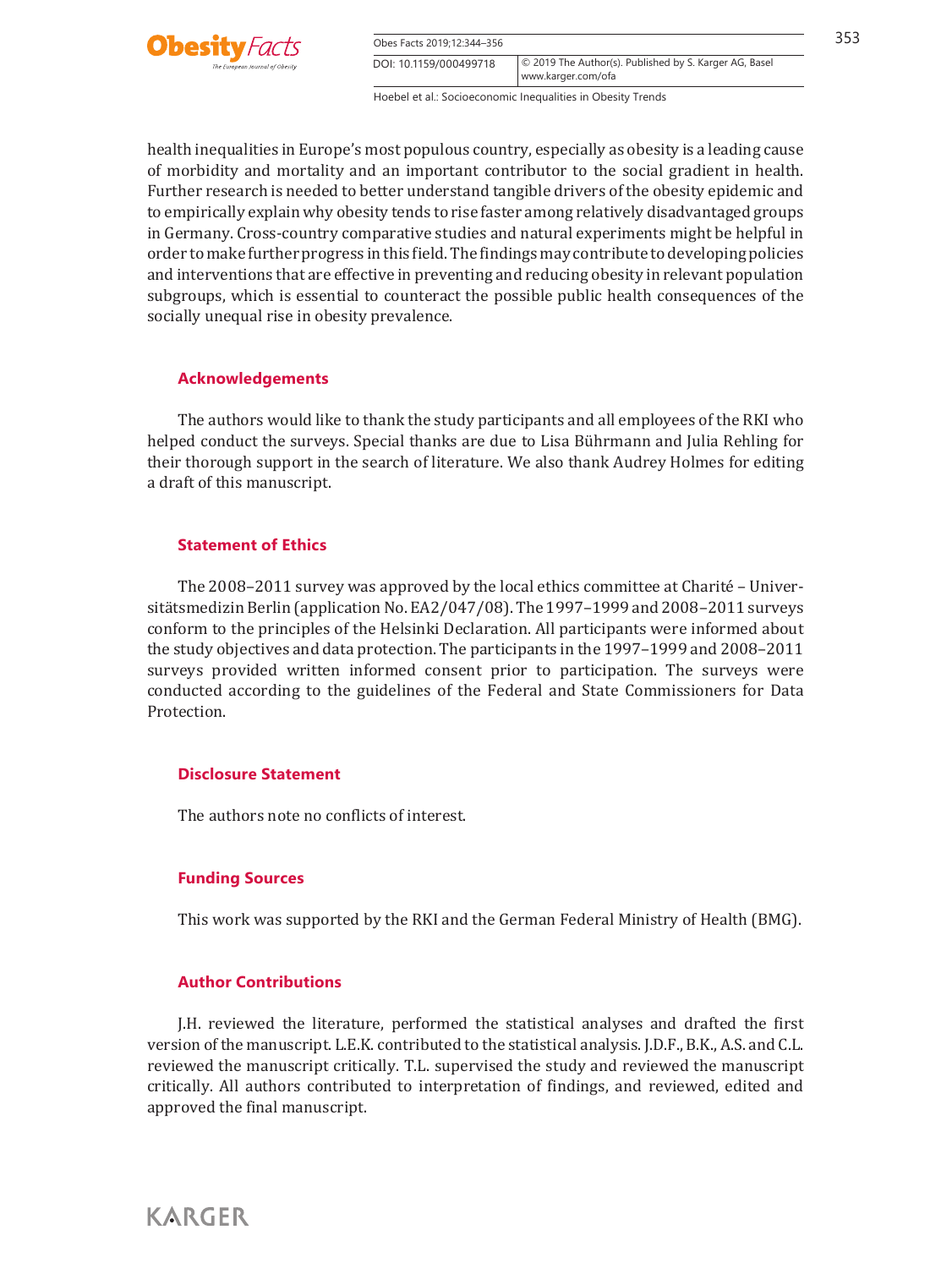



www.karger.com/ofa DOI: 10.1159/000499718 © 2019 The Author(s). Published by S. Karger AG, Basel

Hoebel et al.: Socioeconomic Inequalities in Obesity Trends

## **References**

- 1 Abdullah A, Peeters A, de Courten M, Stoelwinder J. The magnitude of association between overweight and obesity and the risk of diabetes: a meta-analysis of prospective cohort studies. Diabetes Res Clin Pract. 2010 Sep;89(3):309–19.
- 2 Guh DP, Zhang W, Bansback N, Amarsi Z, Birmingham CL, Anis AH. The incidence of co-morbidities related to obesity and overweight: a systematic review and meta-analysis. BMC Public Health. 2009 Mar;9(1):88.
- 3 World Cancer Research Fund. American Institute for Cancer Reseach: Food, Nutrition, Physical Activity and the Prevention of Cancer: A Global Perspective. Washington (DC): AICR; 2007.
- von Lengerke T, John J, Mielck A; KORA Study Group. Excess direct medical costs of severe obesity by socioeconomic status in German adults. Psychosoc Med. 2010 Apr;7:Doc01.
- 5 Effertz T, Engel S, Verheyen F, Linder R. The costs and consequences of obesity in Germany: a new approach from a prevalence and life-cycle perspective. Eur J Health Econ. 2016 Dec; 17(9): 1141-58.
- 6 Carmienke S, Freitag MH, Pischon T, Schlattmann P, Fankhaenel T, Goebel H, et al. General and abdominal obesity parameters and their combination in relation to mortality: a systematic review and meta-regression analysis. Eur J Clin Nutr. 2013 Jun;67(6):573–85.
- 7 Flegal KM, Kit BK, OrpanaH, Graubard BI. Association of all-cause mortality with overweight and obesity using standard body mass index categories: a systematic review and meta-analysis. JAMA. 2013 Jan;309(1):71–82.
- 8 Abarca-Gómez L, Abdeen ZA, Hamid ZA, Abu-Rmeileh NM, Acosta-Cazares B, Acuin C, et al.; NCD Risk Factor Collaboration (NCD-RisC). Worldwide trends in body-mass index, underweight, overweight, and obesity from 1975 to 2016: a pooled analysis of 2,416 population-based measurement studies in 128.9 million children, adolescents, and adults. Lancet. 2017 Dec;390(10113):2627–42.
- 9 Ng M, Fleming T, Robinson M, Thomson B, Graetz N, Margono C, et al. Global, regional, and national prevalence of overweight and obesity in children and adults during 1980–2013: a systematic analysis for the Global Burden of Disease Study 2013. Lancet. 2014 Aug;384(9945):766–81.
- 10 World Health Organization. Obesity: Preventing and Managing the Global Epidemic. Geneva: WHO; 2000.
- 11 Devaux M, Sassi F. Social inequalities in obesity and overweight in 11 OECD countries. Eur J Public Health. 2013 Jun;23(3):464–9.
- 12 Sobal J, Stunkard AJ. Socioeconomic status and obesity: a review of the literature. Psychol Bull. 1989 Mar; 105(2):260–75.
- 13 Hoffmann K, De Gelder R, Hu Y, Bopp M, Vitrai J, Lahelma E, et al. Trends in educational inequalities in obesity in 15 European countries between 1990 and 2010. Int J Behav Nutr Phys Act. 2017 May;14(1):63.
- 14 Mackenbach JP, Stirbu I, Roskam AJ, Schaap MM, Menvielle G, Leinsalu M, et al.; European Union Working Group on Socioeconomic Inequalities in Health. Socioeconomic inequalities in health in 22 European countries. N Engl J Med. 2008 Jun;358(23):2468–81.
- 15 Kuntz B, Lampert T. Socioeconomic factors and obesity. Dtsch Arztebl Int. 2010 Jul;107(30):517–22.
- 16 Roskam AJ, Kunst AE, Van Oyen H, Demarest S, Klumbiene J, Regidor E, et al.; for additional participants to the study. Comparative appraisal of educational inequalities in overweight and obesity among adults in 19 European countries. Int J Epidemiol. 2010 Apr;39(2):392–404.
- 17 McLaren L. Socioeconomic status and obesity. Epidemiol Rev. 2007;29(1):29–48.
- 18 Hoffmann R, Eikemo TA, Kulhánová I, Kulik MC, Looman C, Menvielle G, et al. Obesity and the potential reduction of social inequalities in mortality: evidence from 21 European populations. Eur J Public Health. 2015 Oct;25(5):849–56.
- 19 Kulhánová I, Menvielle G, Hoffmann R, Eikemo TA, Kulik MC, Toch-Marquardt M, et al. The role of three lifestyle risk factors in reducing educational differences in ischaemic heart disease mortality in Europe. Eur J Public Health. 2017;27(2):203–10.
- 20 Mackenbach JP. What would happen to health inequalities if smoking were eliminated? BMJ. 2011 Jun; 342:d3460.
- 21 Jeffcoate W. Obesity is a disease: food for thought. Lancet. 1998 Mar; 351(9106): 903–4.<br>22 Jevenstein HA, Revolution at the table: the transformation of the American diet. New Yo
- 22 Levenstein HA. Revolution at the table: the transformation of the American diet. New York: Oxford University Press; 1988.
- 23 Miech R, Pampel F, Kim J, Rogers RG. The enduring association between education and mortality: the role of widening and narrowing disparities. Am Sociol Rev. 2011 Dec;76(6):913–34.
- 24 Singh-Manoux A, Gourmelen J, Lajnef M, Sabia S, Sitta R, Menvielle G, et al. Prevalence of educational inequalities in obesity between 1970 and 2003 in France. Obes Rev. 2009 Sep;10(5):511–8.
- 25 Krokstad S, Ernstsen L, Sund ER, Bjørngaard JH, Langhammer A, Midthjell K, et al. Social and spatial patterns of obesity diffusion over three decades in a Norwegian county population: the HUNT Study. BMC Public Health. 2013 Oct;13(1):973.
- 26 Chang VW, LauderdaleDS.Income disparities in body mass index and obesity in the United States, 1971–2002. Arch Intern Med. 2005 Oct;165(18):2122–8.
- 27 Lahti-Koski M, Seppänen-Nuijten E, Männistö S, Härkänen T, Rissanen H, Knekt P, et al. Twenty-year changes in the prevalence of obesity among Finnish adults. Obes Rev. 2010 Mar;11(3):171–6.
- 28 Zhu J, Coombs N, Stamatakis E. Temporal trends in socioeconomic inequalities in obesity prevalence among economically-active working-age adults in Scotland between 1995 and 2011: a population-based repeated cross-sectional study. BMJ Open. 2015 Jun;5(6):e006739.

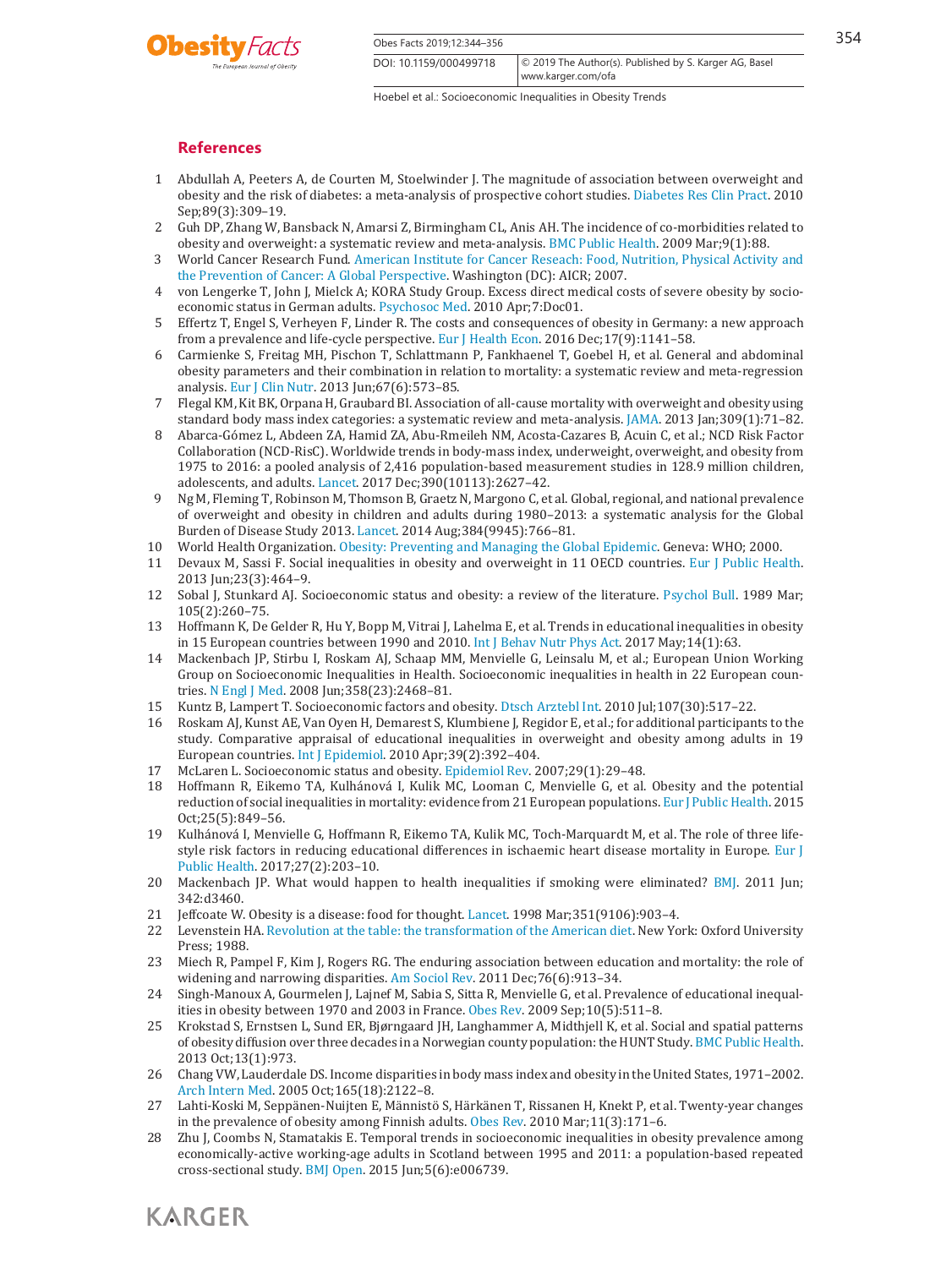



www.karger.com/ofa DOI: 10.1159/000499718 © 2019 The Author(s). Published by S. Karger AG, Basel

Hoebel et al.: Socioeconomic Inequalities in Obesity Trends

- 29 Pérez-Ferrer C, Jaccard A, Knuchel-Takano A, Retat L, Brown M, Kriaucioniene V, et al. Inequalities in smoking and obesity in Europe predicted to 2050: findings from the EConDA project. Scand J Public Health. 2018 Jul;46(5):530–40.
- 30 Kumanyika S. Getting to equity in obesity prevention: a new framework. Washington (DC): National Academy of Medicine; 2017.
- 31 Großschädl F, Stronegger WJ. Long-term trends in obesity among Austrian adults and its relation with the social gradient: 1973–2007. Eur J Public Health. 2013 Apr;23(2):306–12.
- 32 Hill A, Roberts J. Body mass index: a comparison between self-reported and measured height and weight. J Public Health Med. 1998 Jun;20(2):206–10.
- 33 Connor Gorber S, Tremblay M, Moher D, Gorber B. A comparison of direct vs. self-report measures for assessing height, weight and body mass index: a systematic review. Obes Rev. 2007 Jul;8(4):307–26.
- 34 Icks A, Moebus S, Feuersenger A, Haastert B, Jöckel KH, Mielck A, et al. Widening of a social gradient in obesity risk? German national health surveys 1990 and 1998. Eur J Epidemiol. 2007;22(10):685–90.
- 35 Heinemann L, Helmert U, Classen E, Greiser E. Social gradient of CVD risk in Germany before/after unification. Rev Environ Health. 1996 Jan-Jun;11(1-2):7–14.
- 36 Finger JD, Busch MA, Du Y, Heidemann C, Knopf H, Kuhnert R, et al. Time trends in cardiometabolic risk factors in adults: results from three nationwide German examination surveys from 1990–2011. Dtsch Arztebl Int. 2016 Oct;113(42):712–9.
- 37 Scheidt-Nave C, Kamtsiuris P, Gößwald A, Hölling H, Lange M, Busch MA, et al. German health interview and examination survey for adults (DEGS) – design, objectives and implementation of the first data collection wave. BMC Public Health. 2012 Sep;12(1):730–730.
- 38 Schaefer H. [Address: on the diagnostic power of demographic data]. 1999 Feb; 61(2): 57–61. [In German].<br>39 von Troschke L Klaes L. Maschewsky-Schneider U. Scheuermann W. Die Deutsche Herz-Kreislauf-Präven-
- 39 von Troschke J, Klaes L, Maschewsky-Schneider U, Scheuermann W. Die Deutsche Herz-Kreislauf-Präventionsstudie: Design und Ergebnisse. Bern: Huber; 1998.
- 40 WHO Global InfoBase Team. The SuRF Report 2 Surveillance of chronic disease risk factors: country-level data and comparable estimates. Geneva: World Health Organization; 2005.
- 41 Organisation for Economic Co-operation and Development. Classifying educational programmes: manual for ISCED-97 implementation in OECD countries. Paris: OECD; 1999.
- 42 Atkinson AB, Rainwater L, Smeeding TM. Income distribution in OECD countries: evidence from the Luxembourg Income Study (LIS). Paris: OECD Publishing; 1995.
- 43 Eurostat. Revision of the European Standard Population: Report of Eurostat's task force. 2013 edition. Luxembourg: European Union; 2013.
- 44 Wagstaff A, Paci P, van Doorslaer E. On the measurement of inequalities in health. Soc Sci Med. 1991;33(5): 545–57.
- 45 Harper S, King NB, Young ME. Impact of selective evidence presentation on judgments of health inequality trends: an experimental study. PLoS One. 2013 May;8(5):e63362.
- 46 Mackenbach JP, Kunst AE. Measuring the magnitude of socio-economic inequalities in health: an overview of available measures illustrated with two examples from Europe. Soc Sci Med. 1997 Mar;44(6):757–71.
- 47 Bross ID. How to use ridit analysis. Biometrics. 1958;14(1):18–38.<br>48 Harper S. Lynch I. Measuring health inequalities. In: Oakes IM. Kaufn
- Harper S, Lynch J. Measuring health inequalities. In: Oakes JM, Kaufman JS, editors. Methods in social epidemiology. San Francisco: Jossey-Bass; 2006. p. 134–68.
- 49 Scholes S, Bajekal M, Love H, Hawkins N, Raine R, O'Flaherty M, et al. Persistent socioeconomic inequalities in cardiovascular risk factors in England over 1994–2008: a time-trend analysis of repeated cross-sectional data. BMC Public Health. 2012 Feb;12(1):129.
- 50 Marques-Vidal P, Bovet P, Paccaud F, Chiolero A. Changes of overweight and obesity in the adult Swiss population according to educational level, from 1992 to 2007. BMC Public Health. 2010 Feb;10(1):87.
- 51 Marques-Vidal P, Paccaud F, Ravasco P. Ten-year trends in overweight and obesity in the adult Portuguese population, 1995 to 2005. BMC Public Health. 2011 Oct;11(1):772.
- 52 Zhang Q, Wang Y. Trends in the association between obesity and socioeconomic status in U.S. adults: 1971 to 2000. Obes Res. 2004 Oct;12(10):1622–32.
- 53 Schneider S, Gruber J. Neighbourhood deprivation and outlet density for tobacco, alcohol and fast food: first hints of obesogenic and addictive environments in Germany. Public Health Nutr. 2013 Jul;16(7): 1168–77.
- 54 Hemphill E, Raine K, Spence JC, Smoyer-Tomic KE. Exploring obesogenic food environments in Edmonton, Canada: the association between socioeconomic factors and fast-food outlet access. Am J Health Promot. 2008 Jul-Aug;22(6):426–32.
- 55 Cummins SC, McKay L, MacIntyre S. McDonald's restaurants and neighborhood deprivation in Scotland and England. Am J Prev Med. 2005 Nov;29(4):308–10.
- 56 Macdonald L, Cummins S, Macintyre S. Neighbourhood fast food environment and area deprivation-substitution or concentration? Appetite. 2007 Jul;49(1):251–4.
- 57 Reidpath DD, Burns C, Garrard J, Mahoney M, Townsend M. An ecological study of the relationship between social and environmental determinants of obesity. Health Place. 2002 Jun;8(2):141–5.
- 58 Giskes K, van Lenthe F, Avendano-Pabon M, Brug J. A systematic review of environmental factors and obesogenic dietary intakes among adults: are we getting closer to understanding obesogenic environments? Obes Rev. 2011 May;12(5):e95–106.